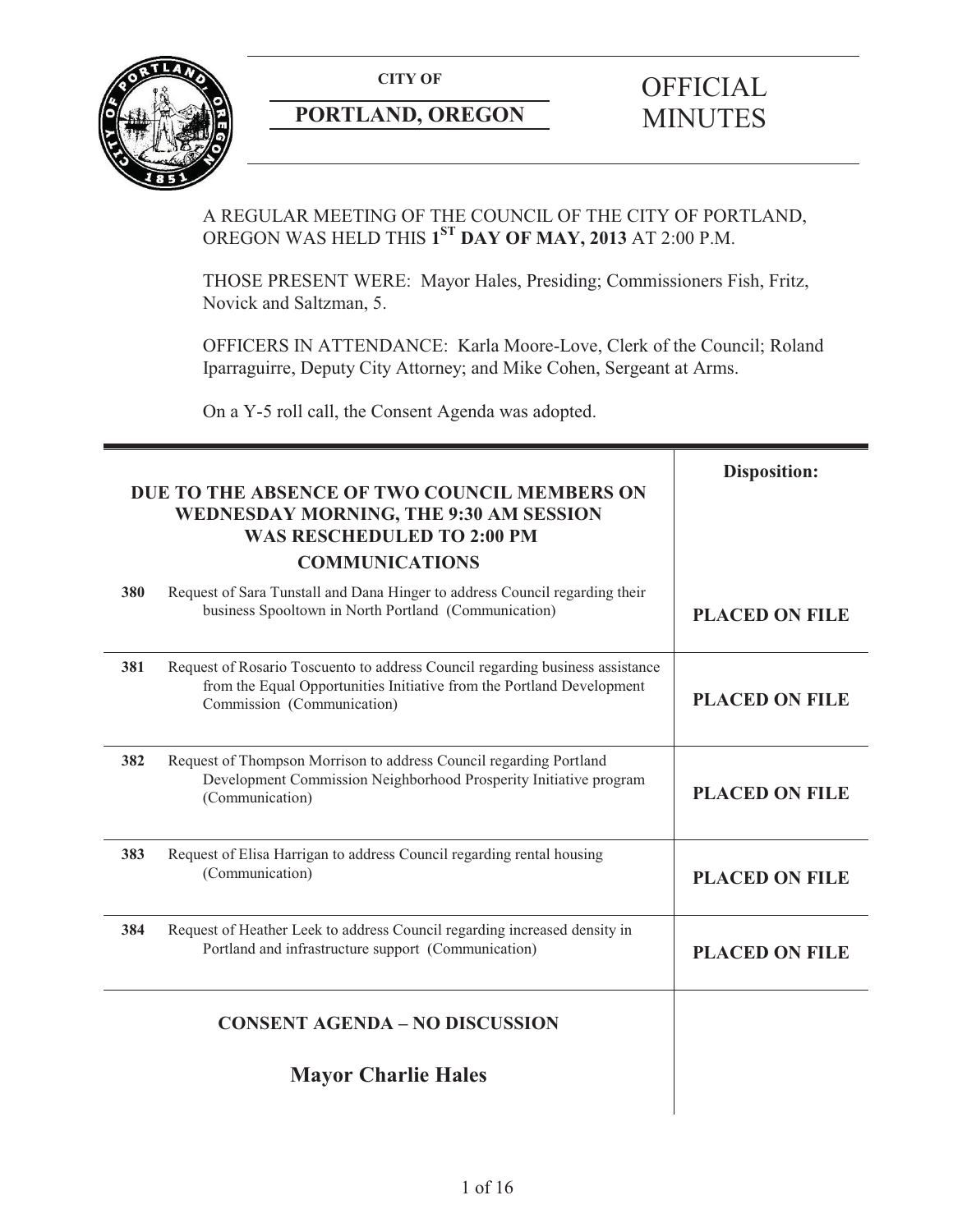|        | May 1, 2013                                                                                                                                                                                                                                                                           |                                                                               |
|--------|---------------------------------------------------------------------------------------------------------------------------------------------------------------------------------------------------------------------------------------------------------------------------------------|-------------------------------------------------------------------------------|
| 385    | Authorize a grant providing Worksystems, Inc. \$195,000 to implement the<br>SummerWorks youth employment program within City Bureaus (Second<br>Reading Agenda 365)                                                                                                                   | 185998                                                                        |
|        | $(Y-5)$                                                                                                                                                                                                                                                                               |                                                                               |
|        | <b>Bureau of Development Services</b>                                                                                                                                                                                                                                                 |                                                                               |
| 386    | Authorize an Intergovernmental Agreement with the State of Oregon on behalf<br>of Portland State University for the use of parking permits and access<br>cards at the 4th Avenue Garage (Ordinance)                                                                                   | <b>PASSED TO</b><br><b>SECOND READING</b><br><b>MAY 8, 2013</b><br>AT 9:30 AM |
|        | <b>Bureau of Environmental Services</b>                                                                                                                                                                                                                                               |                                                                               |
| $*387$ | Authorize Joint Funding Agreement with the U.S. Geological Survey, U.S.<br>Department of the Interior to update the 100-year floodplain for Crystal<br>Springs Creek and for hydraulic and hydrologic modeling for the Johnson<br>Creek basin for \$65,000 (Ordinance)                | 185999                                                                        |
|        | $(Y-5)$                                                                                                                                                                                                                                                                               |                                                                               |
| 388    | Amend contract with Emery & Sons Construction, Inc. for claim settlement and<br>final payment for the Fanno Basin Pump Station Force Main: Garden<br>Home Section Project No. E09115 for an estimated amount of \$177,640<br>(Second Reading Agenda 368; amend Contract No. 30001207) | 186000                                                                        |
|        | $(Y-5)$                                                                                                                                                                                                                                                                               |                                                                               |
|        | <b>Bureau of Planning &amp; Sustainability</b>                                                                                                                                                                                                                                        |                                                                               |
| *389   | Accept a grant in the amount of \$485,000 from METRO for Portland<br>Milwaukie Light Rail Transit: Employment-Transit Oriented<br>Development Project (Ordinance)                                                                                                                     | 186001                                                                        |
|        | $(Y-5)$                                                                                                                                                                                                                                                                               |                                                                               |
|        | <b>Office of Management and Finance</b>                                                                                                                                                                                                                                               |                                                                               |
| 390    | Accept bid of Dirt & Aggregate Interchange, Inc. for the NE 33rd Drive &<br>Buffalo Slough Culvert Replacement, Phase 2 project for \$1,918,888<br>(Procurement Report – Bid No. 115341)                                                                                              | <b>ACCEPTED</b><br><b>PREPARE</b><br><b>CONTRACT</b>                          |
|        | $(Y-5)$                                                                                                                                                                                                                                                                               |                                                                               |
| $*391$ | Amend contract with SAP Public Services, Inc. in the amount of \$532,704<br>annually, not to exceed \$1,598,112, to continue software maintenance<br>services for City enterprise business system through June 2016<br>(Ordinance; amend Contract No. 36718)                          | 186002                                                                        |
|        | $(Y-5)$                                                                                                                                                                                                                                                                               |                                                                               |
|        | <b>Portland Housing Bureau</b>                                                                                                                                                                                                                                                        |                                                                               |
| $*392$ | Amend the subrecipient contract with Proud Ground for an additional amount<br>up to \$554,665 for acquisition and rehab of affordable housing<br>(Ordinance; amend Contract No. 32000848)                                                                                             | 186003                                                                        |
|        | $(Y-5)$                                                                                                                                                                                                                                                                               |                                                                               |
| 393    | Authorize an amended and restated disposition and development agreement<br>between the Portland Housing Bureau and Piedmont Community<br>Developers for property at 6431-6445 NE Martin Luther King, Jr. Blvd<br>(Second Reading Agenda 375)                                          | 186004                                                                        |
|        | $(Y-5)$                                                                                                                                                                                                                                                                               |                                                                               |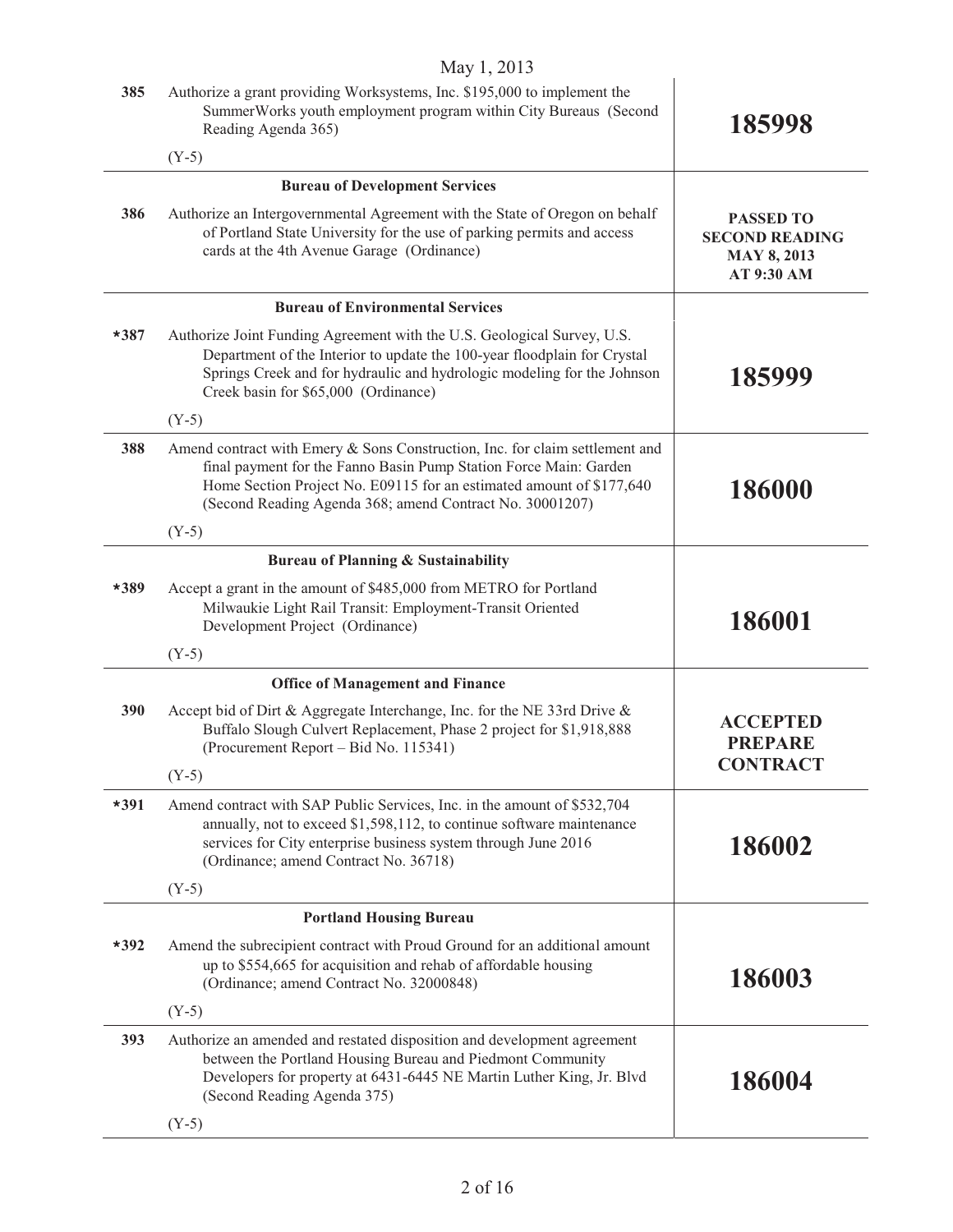| $*394$ | <b>Commissioner Dan Saltzman</b><br><b>Position No. 3</b><br>Amend a contract with Integrated Information Systems, Inc. to expand scope to<br>include electronic delivery from the Gateway Center to the Court and<br>extend the term through May 2017 (Ordinance; amend Contract No.<br>30002675)<br>$(Y-5)$                                                                                                                                                                                                                                                                                         | 186005 |
|--------|-------------------------------------------------------------------------------------------------------------------------------------------------------------------------------------------------------------------------------------------------------------------------------------------------------------------------------------------------------------------------------------------------------------------------------------------------------------------------------------------------------------------------------------------------------------------------------------------------------|--------|
| $*395$ | <b>REGULAR AGENDA</b><br><b>Mayor Charlie Hales</b><br><b>Bureau of Police</b><br>Authorize a Memorandum of Understanding with Multnomah County,<br>Volunteers of America, Oregon Home Free, Raphael House, Catholic<br>Charities and the City of Portland Police Bureau for the purposes of the<br>Department of Justice Office on Violence Against Women Grants to<br>Encourage Arrest Policies and Enforcement of Protection Orders program<br>in order to continue operation of the Domestic Violence Enhanced<br>Response Team (Ordinance) 15 minutes requested for items 395 and 396<br>$(Y-5)$ | 186006 |
| $*396$ | Accept a grant in the amount of \$55,942, appropriate \$28,462 for FY 2012-13<br>and authorize an Intergovernmental Agreement with Multnomah County<br>for Domestic Violence Enhanced Response Team sworn personnel<br>expenses (Ordinance)<br>$(Y-5)$                                                                                                                                                                                                                                                                                                                                                | 186007 |
|        | <b>Parks &amp; Recreation</b>                                                                                                                                                                                                                                                                                                                                                                                                                                                                                                                                                                         |        |
| 397    | Provide for civil penalties for violation of leash and scoop regulations and<br>authorize Commissioner in Charge to adopt policies and procedures for<br>implementation of civil penalties (Second Reading Agenda 377; amend<br>Code Section 20.12.140)<br>$(Y-5)$                                                                                                                                                                                                                                                                                                                                    | 186008 |
|        |                                                                                                                                                                                                                                                                                                                                                                                                                                                                                                                                                                                                       |        |

At 2:50 p.m., Council recessed.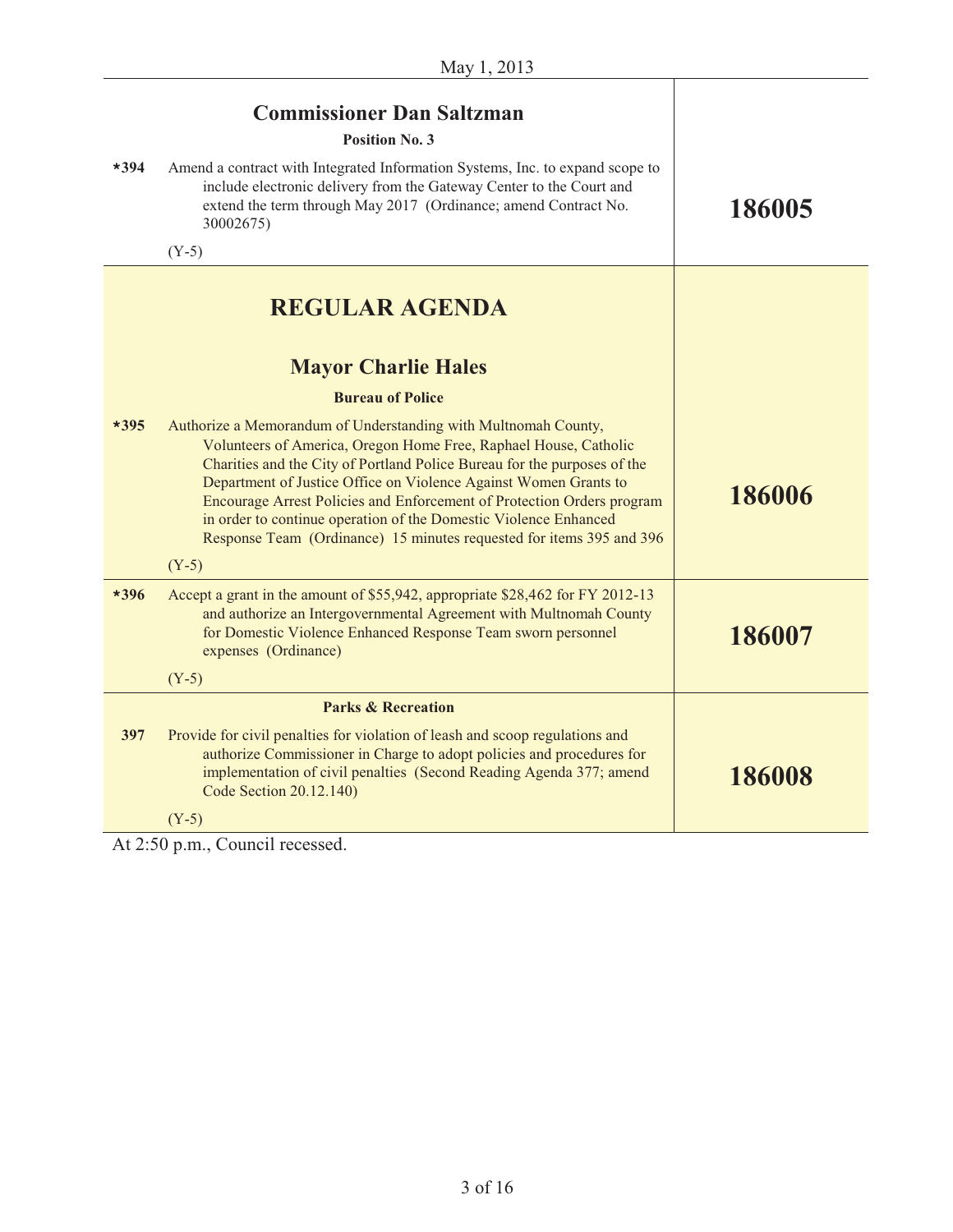#### May 2, 2013

#### RECESSED MEETING OF THE COUNCIL OF THE CITY OF PORTLAND, OREGON WAS HELD THIS **2ND DAY OF MAY, 2013** AT 2:00 P.M.

THOSE PRESENT WERE: Mayor Hales, Presiding; Commissioners Fritz, Novick and Saltzman, 4.

OFFICERS IN ATTENDANCE: Karla Moore-Love, Clerk of the Council; Ian Leitheiser, Deputy City Attorney; and Scott Farrell, Sergeant at Arms.

|        |                                                                                                                                                                                                                          | Disposition: |
|--------|--------------------------------------------------------------------------------------------------------------------------------------------------------------------------------------------------------------------------|--------------|
| $*398$ | TIME CERTAIN: 2:00 PM - Adopt Spring Supplemental Budget changes to<br>the FY 2012-13 Revised Budget and make budget adjustments in various<br>funds (Ordinance introduced by Mayor Hales) 30 minutes requested<br>(Y-4) | 186009       |

At 2:12 p.m., Council adjourned.

**LAVONNE GRIFFIN-VALADE**  Auditor of the City of Portland

Call

By Karla Moore-Love Clerk of the Council

For a discussion of agenda items, please consult the following Closed Caption File.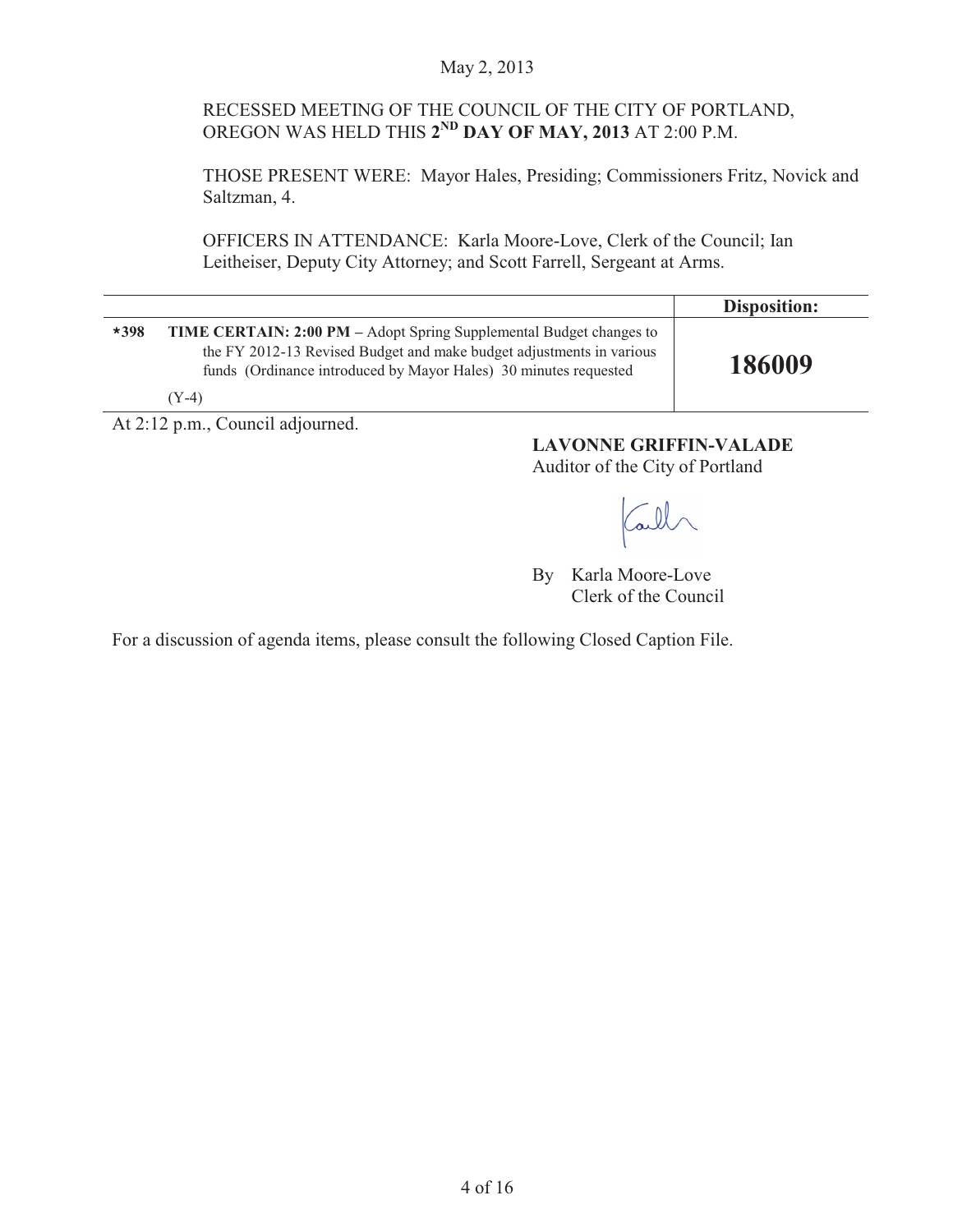#### May 1, 2013 **Closed Caption File of Portland City Council Meeting**

This file was produced through the closed captioning process for the televised City Council broadcast and should not be considered a verbatim transcript.

#### **MAY 1, 2013 2:00 PM**

**Hales:** Good afternoon everyone. Welcome to the May 1st session of the Portland city council. Would you please call the roll. [roll call]

**Hales:** We have a proclamation and some guests here, so welcome.

**\*\*\*\*\*:** Thank you mr. Mayor and council members.

**\*\*\*\*\*:** Thank you.

**Hales:** Would you like me to read this first?

**\*\*\*\*\*:** Opening remarks.

**Hales:** Please, welcome.

**\*\*\*\*\*:** Thank you. It is so good to be here at city hall with all of my friends.

Fish: And we are your friends.

**Loretta Smith, Commissioner, Multnomah County:** My name is loretta smith, Multnomah county commissioner, representing district 2. I want thank commissioner Fish for inviting me and commissioner shiprack here and thank you mayor hales and commissioner Fritz, Saltzman and novick. It gives me great pleasure and honor to be here today to talk about something that I really, really care about. I'm proud to join you today with my colleague, commissioner shiprack for your older Americans' month proclamation. We will have a similar presentation next week at the county council meeting. This is what we do every year. It's an opportunity for the city and county to celebrate seniors in our community. Men and women who have contributed so much to the foundation of our neighborhoods, community centers, places of faith, and places of governments. Our collaborative efforts have provided seniors in Multnomah county the opportunity to access services and resources throughout the district at our senior centers and senior recreation programs. Both keep seniors active and engaged. Which means that they can stay healthy and continue to live productive lives well into their older years. And Multnomah county, we celebrate older americans daily through our aging and disability services division. Dedicated employees working with our community partners, to serve our seniors and people with disabilities. We like to make sure that they can live independently as possible and as we all know, the adult disabilities services division effort, increasingly important as the county's aging population increases. ADSD's highly trained staff members serve as the front line to the older adults and people with disabilities in our community. They are searching for information and services when they come in contact with our offices, and we actually oblige them with the information. Their expertise in answering questions, inquiring to a situation to fully understand their needs and their strengths and providing options that allow people to make sound decisions is essential to empowering those who are seeking help.

 With that being said, i'd like to introduce my colleague, commissioner judy shiprack and she is going to read the proclamation.

**Judy Shiprack, Commissioner, Multnomah County:** Thank you, commissioner smith. Thank you city council members. I haven't been here for a long time. This is always -- this is kind of a ceremonial ritual we have every year of sharing this resolution, and I really enjoy it and I really appreciate that may is older americans month. Now, I wake up in the morning and look in the mirror and it occurs to me that I honor seniors every day of every month, and if we're lucky, we demographically and just, you know, through our normal aging processes we will all be there one day. And so this -- this, you know, really does give us a chance to pay extra attention and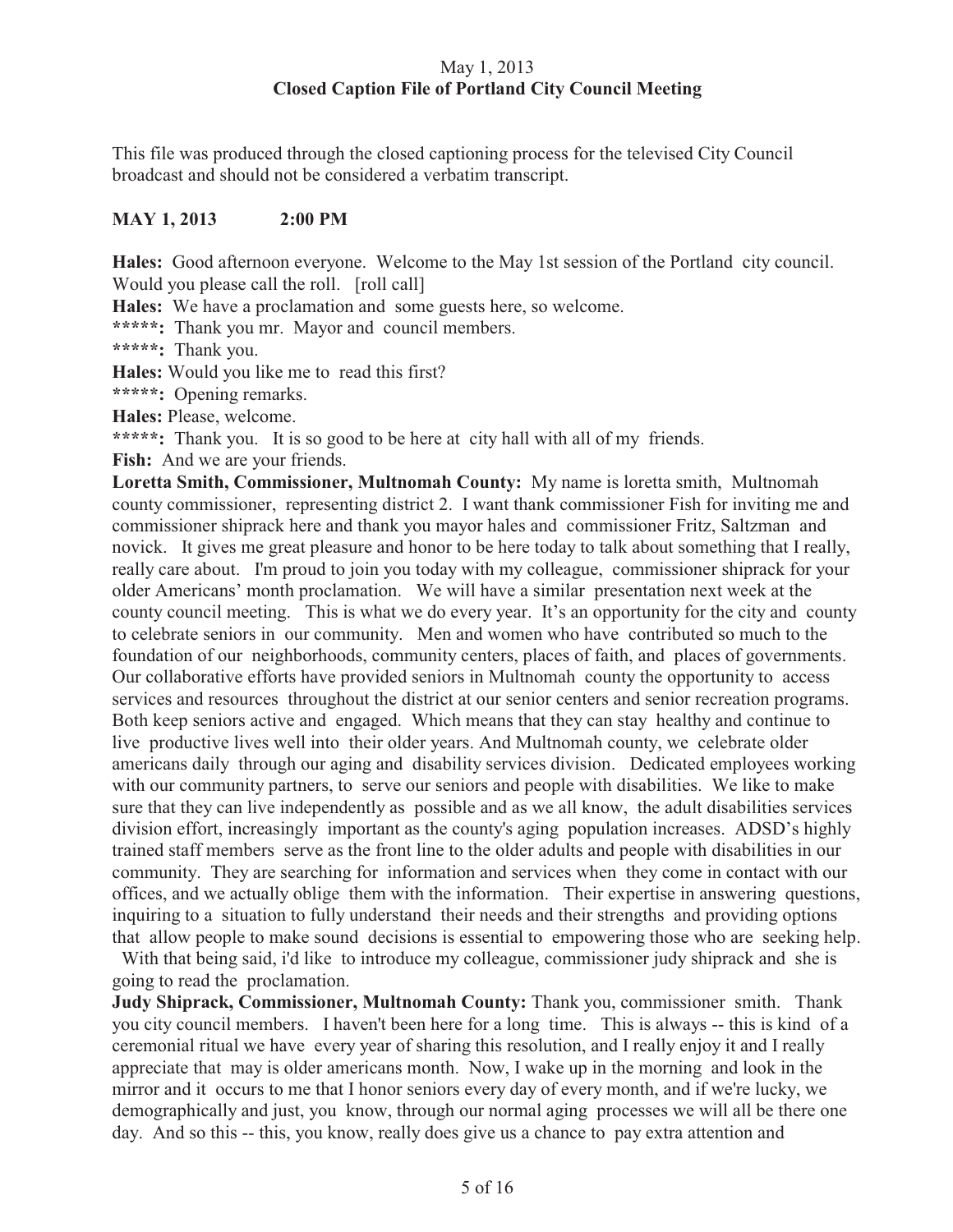particular attention to the group of people who come before us, and the group of people who have done so much to enrich our lives and they -- truly do inspire us. They encourage us. And i'm really so grateful for their presence in my life and in all of our lives. I do have the honor of reading the proclamation today. First I just want to be very clear in my thanks to the city council for your partnership with Multnomah county, and what this does is really draws attention to our ability together to provide services and a quality life-style for the older adults in our community. So, thank you mayor hales and commissioners, and particularly commissioner Fish, thank you for, you know, for bringing this every year, again, this opportunity. So, this proclamation is before the board of county commissioners from Multnomah county, Oregon, and today before the Portland city council, proclaiming may, 2013, older americans month in Multnomah county, Oregon. Multnomah county board of commissioners finds may 2013 is national older americans month. This years theme, unleash the power of age, reminds us of the important contributions older adults make to our community and the aging network's instrumental role in helping them stay vital and engaged. Aging and disability services the visions ADSD, aging and disability resource connection, ADRC, is the place for older adults to turn for assistance and support as different needs, questions, and concerns arise. The adrc serves as the dynamic entry point for older adults when they are searching for volunteer opportunities, activities to improve their health, caregiver services or guidance in understanding and choosing from the array of options that enable them to age in place. Easily accessible by phone or via the web site, adrc is staffed by highly trained and knowledgeable community information specialists who provide person-centered assistance that empowers Multnomah county older adults and people with disabilities to live their lives to the fullest. Multnomah county has a long-standing history of collaboration with the city of Portland. And elders in action. These partnerships have provided services, resources, and advocacy for elders to support their independence and participation in our communities for years to come. Multnomah county board of commissioners proclaim may 2012 as older americas month in Multnomah county, Oregon, a time to honor all older adults enrich our community and the significant part the adrc plays in keeping them informed about a broad range of services and opportunities.

**Hales:** Great. Thank you very much.

**Shiprack:** Thank you.

**Lee Girard, Community Services Manager, Multnomah County:** And i'm going to do a couple of closing remarks. I am lee girard with Multnomah county aging disability services division. And I am the community services manager. I wanted to close this proclamation by thanking the city council for a long-standing partnership with our organization and with our community network. And especially recognize the parks and recreation programs and senior rec programs we collaborate with very closely. I have left you each a little pile of cards, because this month we are actually along with it being older americans month, we are announcing our designation as a regional, member of a regional aging disability connection consortium, that includes not only our county, but also clackamas, Washington, columbia counties. We would like to invite you to join us next thursday at the proclamation reading at the county board, and we will be talking more about our aging disability resource connection network. Thank you.

**Hales:** Thank you for your leadership on these issues. We have a companion resolution which I am very happy to read, commissioner Fish -- I will read it instead. And appropriately, I will put on my reading glasses to do so. Whereas this is older americans month and the theme of unleash the power of age acknowledges the many important contributions of older adults in our community, and where we have older american serving as volunteers, mentors, otherwise engaged in the arts, culture, civic engagement in our community, as well as in the workplace. Whereas the city of Portland values and supports the needs to provide affordable, safe, accessible housing for all generations and whereas the city contributes to the overall well being of older adults, park and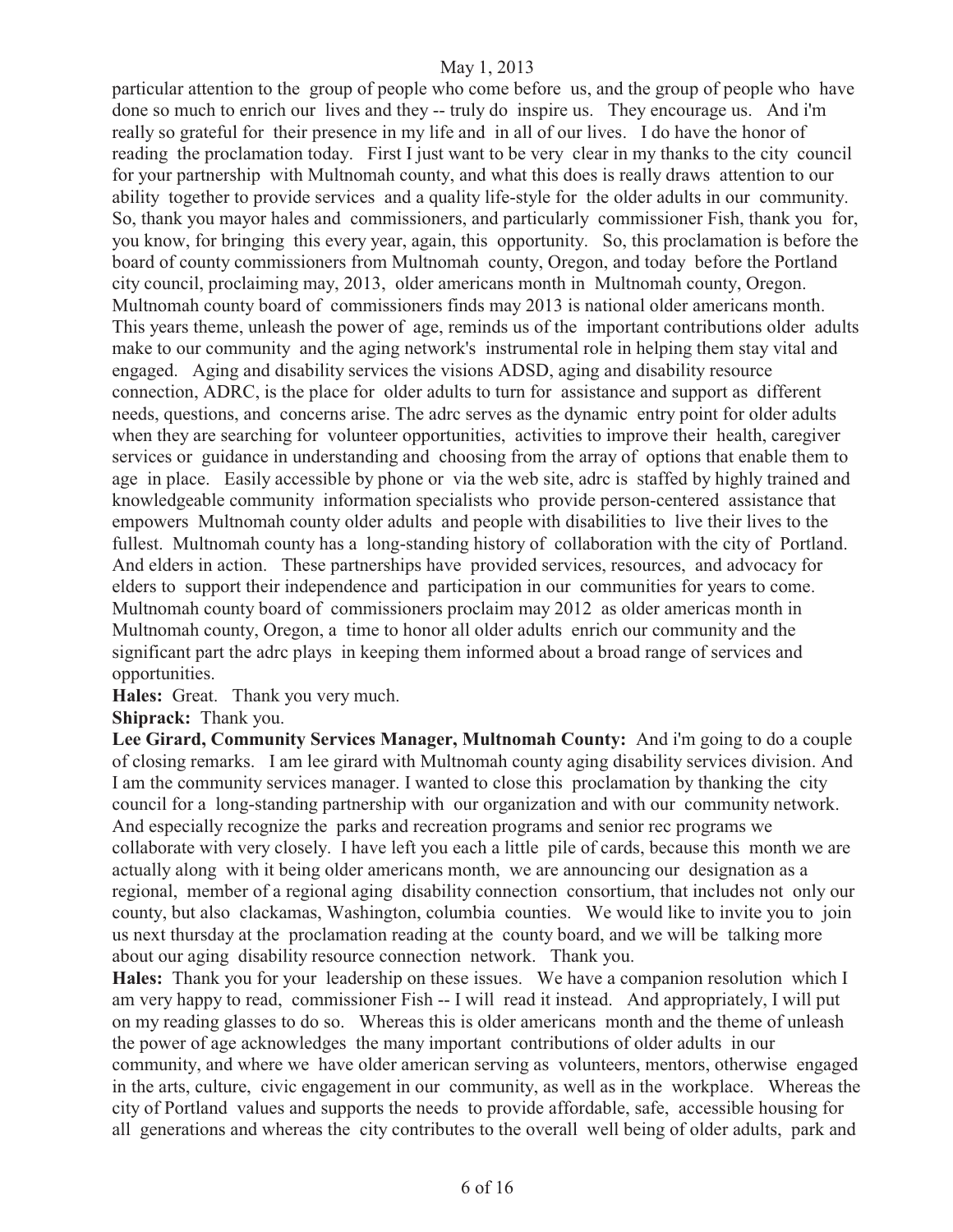recreation program -- the whereas the city values and celebrates strong partners with elders in action, Multnomah county, nonprofits that serve the needs of older adults in the community. I charlie hales, mayor of the city of Portland, proclaim may of 2013 to be older americans month in Portland and encourage all residents to observe this month and support our older citizens who contribute so much to our community.

**\*\*\*\*\*:** Yay. [applause]

**\*\*\*\*\*:** Thank you.

**Smith:** Thank you, mayor hales. I would like to give you an open invitation and the rest of the commissioners. I'm doing a series of senior forums on financial fraud and abuse this month, maywood park, hollywood seniors center, and we're also going to be out in east county as well. I will send your offices the information and you are welcome to attend. And commissioner Fish, can I -- i'm sorry that your voice is going bad, but I just want applaud one of your staffers that has been excellent. And that is george hocker on the senior issues.

**Hales:** Here here. [applause]

**Smith:** George leaves no stone unturned and he is so efficient and we have been working with him for the last 2 1/2 years and I think it is great. Thank you so much. Thank you.

**Shiprack:** I want to wish you a speedy recovery, commissioner Fish. I feel like the world has somehow slipped on its axis somewhat for you to be without a voice.

**Hales:** Temporary condition only. Thank you all very much. Appreciate your partnership. Do you want to do a photo before they leave?

**Hales:** All right. Let's move to our regular calendar and start where communication item number 380, please.

**Item 380.** 

**Hales:** Welcome. How are you?

**\*\*\*\*\*:** Hi, there.

**Hales:** Good afternoon, welcome.

**Dana Hinger:** Thank you for having us. I'm dana hinger and this is sara tunstall. We are coowners of spooltown in portland Oregon.

**Sara Tunstall:** Were here to talk about our business and economic development and manufacturing in Portland. Our business is a small-run sewing facility. We do product development and small run sewing of handbags, accessories, different kinds of soft goods. We employ 13 full-time people in Portland. The most exciting part of what we do is work with a lot of small businesses that are growing in Portland. We help grow -- I would say we have more than 50 active clients right now who are small businesses just getting started. Some who are more established businesses and they're trying to grow their production. Their production has grown beyond what they're individually capable of doing and they have reached out to us to do this. We have been in business for 18 months. Just next week, are moving to our new location which we are very excited about. A much bigger facility. We will be able to take on more, have more employees and work with more small businesses. We're very excited about what we have done with spooltown and very excited about our work with the Portland development commission. **Hinger:** In terms of the development and what we have been able to accomplish as a small business, it is pretty finite. Limited amount of what we can accomplish. We're almost late getting here because we're running around sewing things as it turns out but we still made it. Without the help of folks like the pdc or omep, Oregon manufacturing extension partnership, I believe. It is difficult for us to find the time and energy and space to even know where to begin that process. I worked formerly for a place called queen bee creations and the pdc was instrumental in helping us get into a new building. The programs they offer, uras, where to look, where other people are going, like-minded businesses, manufacturing as a whole. Portland is pretty heavy on the apparel realm but soft goods is an entirely different thing. PDC was so beneficial in helping us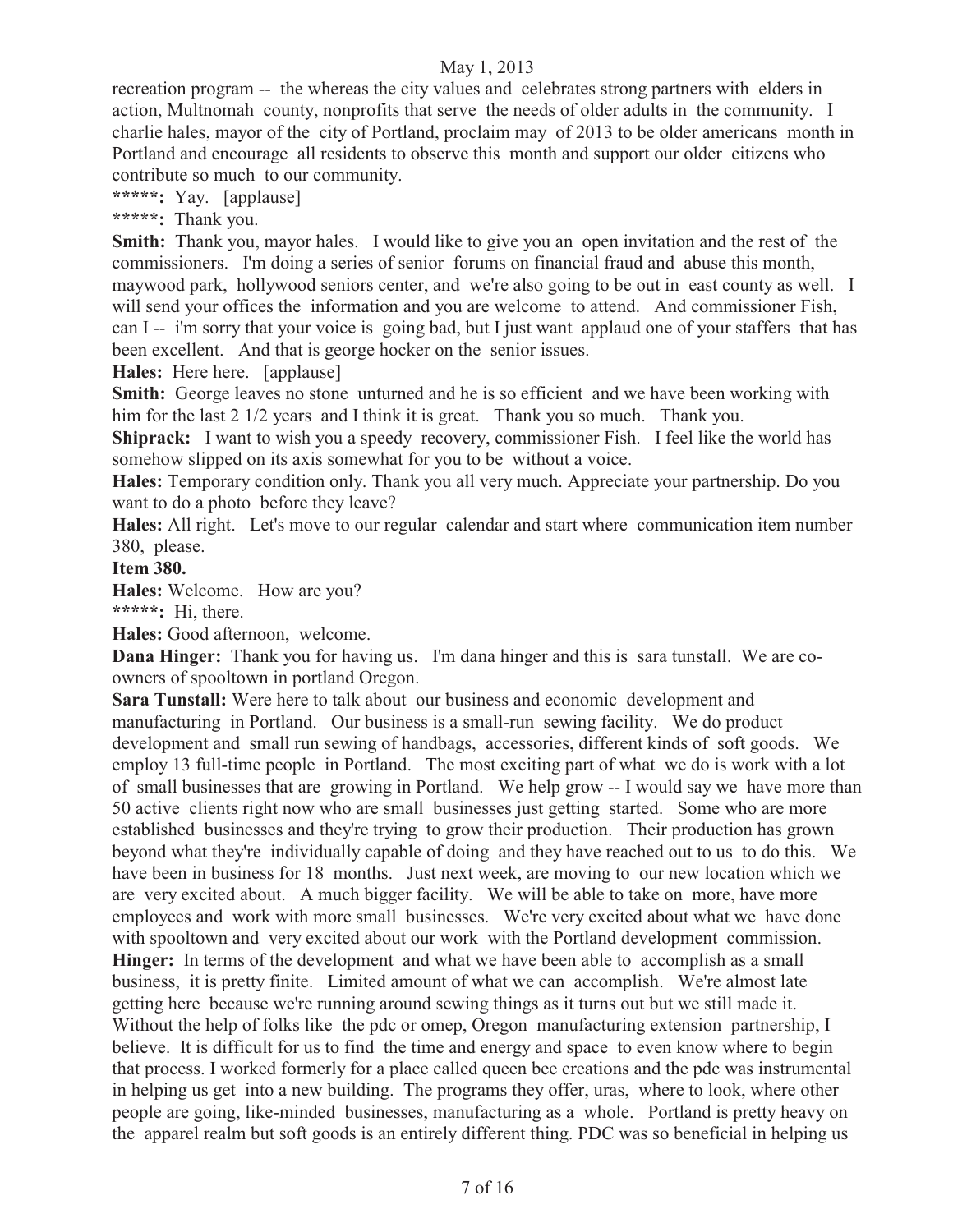in terms of just developing that growing business. For us, moving next week, it will be incredibly helpful to have them on our side as well.

**Tunstall:** In addition to that, I would add that we really feel like we're riding a wave of renewed interest in american manufacturing. I think Portland is at a really unique place in developing a manufacturing sector. There are a lot of small, younger businesses that are really interested in getting started. As we all know, Portland has a great draw for people interested in developing a craft and honing it. And so that's part of what we're interested in doing is promoting that manufacturing and Portland development commission has been very instrumental in helping us and in helping the industry and that sector succeed.

**Hinger:** So, with that, I will tie it all up. Thank you for your time first of all. We know there is a budget deficit. We would like to ask for dedicated funding from the general fund for the pdc to keep things like we're doing moving along. Its instrumental.

**Hales:** Thank you for being here. The portland made party illustrated how many start-ups there are in Portland now.

**\*\*\*\*\*:** It is pretty great.

**Hales:** It is impressive to see what's happening. You are a nice part of it.

**Hinger:** We are very excited to be a part of it and we appreciate your time.

**Fritz:** If you want to find out more about your business, do you have a web site.

**Hinger:** They can find us at spooltown.com.

**Fritz;** Thank you.

Hales: Thank you for coming. Good luck with the move.

**\*\*\*\*\*:** Thank you. We have a lot to do so we will get out of your hair.

**Hales:** Thanks.

**Item 381.** 

**Hales:** Here, not here. Maybe the next one.

**Item 382.** 

**Hales:** Good afternoon. Welcome.

**Thompson Morrison:** Thank you, commissioners. My name is thompson morrison. I'm the ceo of software company called fuse insight. I am also on the board of directors of the technology association of Oregon, tal. I also serve as the co-chair of the rosewood initiative. Now, let me take a step back a little bit here to 2008. And that was the year that the tao and the Portland police bureau initiated an ambitious experiment. In that experiment, we wanted to explore what might happen if we took the creative skills of our technology industry, agile innovation, and within the bureau helped create one of the most trusted and innovative police departments in the country. Now, this brought us to think and reimagine the meaning of community policing. To create indeed a new chapter, one that addressed the underlying issues of crime and to begin to focus not just on community policing, but on community building. 162 and -- that is where we begin to focus our attention back in 2009. Because at 106 and second and burnside, we had an area long neglected by the city, had become in an essence an urban wasteland where crime was rampant. This was essentially a place of strangers. Thus began project 162, a police mission that evolved into the rosewood initiative, focused on community and economic development. In that area, 70% of rosewood live in apartment buildings. In the first meeting, pulled together the owners and managers, connecters in the community, and we talked about the vision and as i'm reading, one of the owners told the story of how the powers in our city and pdc in particular, would never listen to their concerns. And, in fact, would never even return their calls. The frustration and anger in that room was palpable. Well, two weeks ago, dave miller and the crew from think out loud, our beloved opb talk show spent an evening in the rosewood community, listening and celebrating our story. And a story that was broadcast through the whole state. It was a story about how a community is coming together, a village empowered by new relationships is being knit together by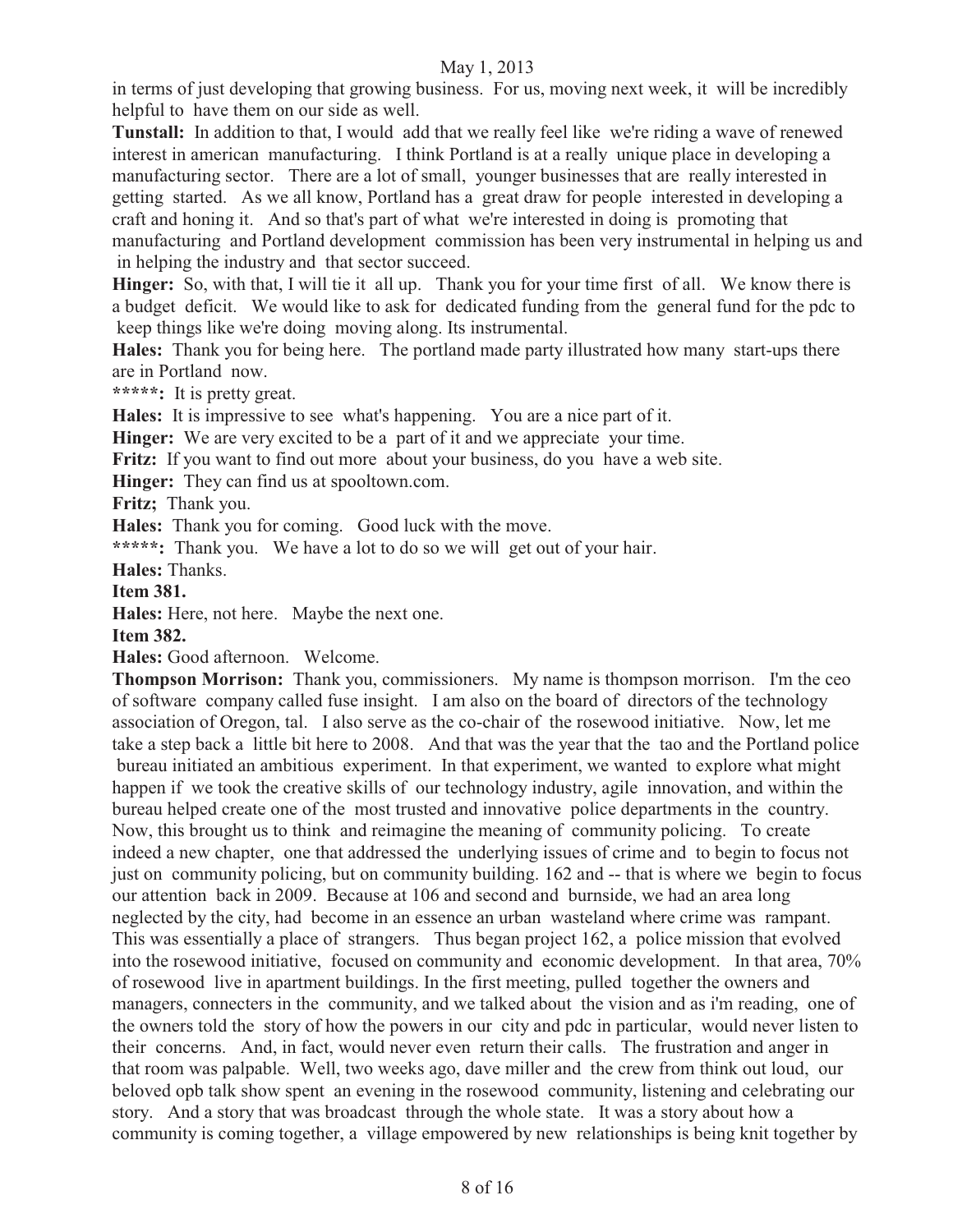new possibilities. The pdc, through the neighborhood prosperity initiative, has been a critical strategic partner in this rebirth. While traditionally known for helping to build physical infrastructure -- help in building and supporting organizational infrastructure. In this process of direct engagement, they are gaining the trust and gratitude in the community. The funding that is being provided through mpi, on the grand scale of things, is not large but it is very strategic. If we are to be successful in building a world-class innovation economy in this region, it is essential that it be an inclusive one. And that means embracing and empowering communities such as rosewood. We look forward to your continued support to the pdc and its mpi program. Thank you very much.

**Hales:** Thank you very much. Thank you for coming.

#### **Item 383.**

**Hales:** Good afternoon. Welcome.

**Elisa Harrigan:** Good afternoon. Hello, it has been awhile since I have been here. I feel a little more posh than normal. Good afternoon commissioners and mayor. It is a pleasure working with all of you. I'm here today for a few different reasons. I will -- I will try to go fast. We wanted to start with a part of the -- we are the safety net campaign. Say thank you to council for your ongoing commitment and support for the safety net. The mayor's proposed budget is a strong statement in your belief in our housing and services continuum. We know that when our continuum is funded and funded well, we're all able to work collaboratively and work from moving people out of homelessness, through preventing eviction, stabilizing housing, homeowner ship, preventing foreclosure all together. Without one of those pieces, we're not as strong of a safety net. So, we support the proposed budget. Want to say thank you. It is a strong statement to the community. We are working collectively as advocates to look for ongoing stable funding. We know that this is not something that we want to keep doing year after year and kind of funding through the general fund. We need to look at other dedicated sources of funding, and we will be working with you all on support with that. We have some heavy cuts coming from the federal government that will affect many, many of us. Along with, partly with the budget, the bds proposed budget is a strong start in addressing the problems of substandard housing conditions. Most of you have heard from me over the last nine years on and on about housing conditions and how it affects our communities. The city invested funds into studying, looking at the effects of substandard housing conditions and how it affects people, particularly children with triggering asthma and other health effects with mold, cockroaches, pest infestation and lead. Attached in the packet, health impact assessment that we had done a year ago. It has three recommendations on there. There is two pieces I would encourage you to ask. Ask bds, inspections program, what is the backlog under enhanced targeted area. For the communities that we work with, we're working with five buildings at the moment waiting six months for an inspection. There is no turnaround right now. But we're being told quietly about a year-long wait before an inspector will come out there to look at the units. There is severe pest infestations and mold with a lot of young children out in east portland. It is an area where we are saying we want to enhance the program and do more work out there. People can't even access the service. I would ask what is the actual need of inspectors in order to meet the need? That is a critical piece for that. I will wrap, in the hia, several of the partners we believe targeted enhanced inspected areas, providing education for tenants and landlords and the technical equipment needed for inspectors to do their job. That is what is going to lead to long-term solution. I'm not sure if we need to do anything in the budget right now for it. But we need to engage in conversation of how we will move forward and meet the community need. What we're doing, maintaining at seven inspectors, is not meeting the need. It is unacceptable. I don't know on the hotline what to tell people what to do. If any of you want to meet with me or any of my colleagues about, we're happy to let you in on a little more information about that if you would like.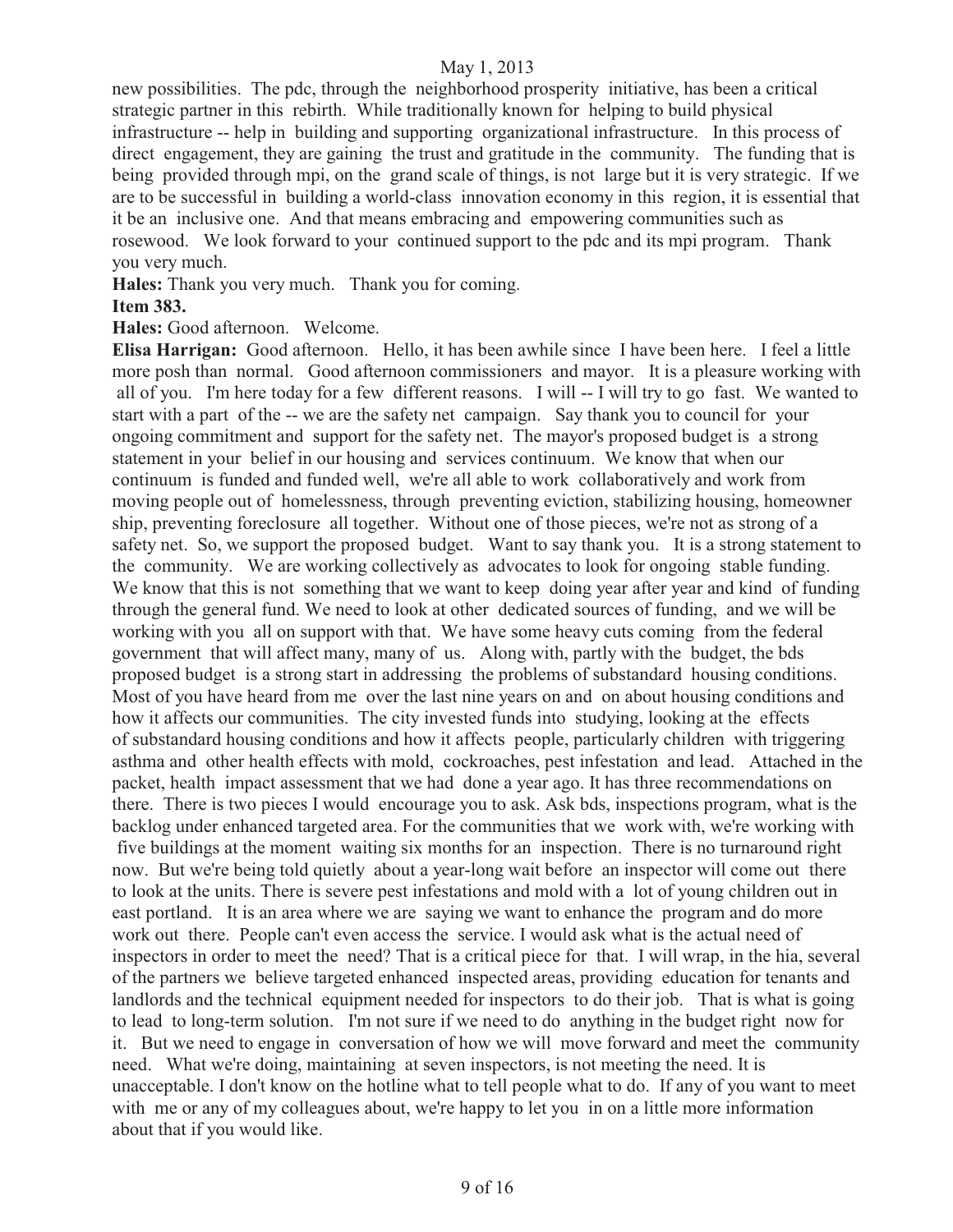**Hales:** Thank you. Thank you for your advocacy and for being here, appreciate it.

**Harrigan:** Yes, thank you.

**Item 384.** 

**Hales:** Good afternoon.

**Heather Leek** Good afternoon. Thank you for taking the time to hear the concerns of our community. I am heather leek, homeowner, wife, mother of three young children Sophia, colter and case, they would want their names on record. And i'm the president of the beverly cleary pta in northeast Portland. I represent 731 children, 1,400 parents and best teachers and administrators and staff in the city. I have lived in the grant area eight years it's a vibrant community. Our businesses are doing well. Home sales have increased over the past year. Many of our newest residents have moved to our neighborhood to attend our excellent schools. On my street alone, we've gained eight grade school aged children in the past two months and two more family homes for sale in the same area. That is within a two-block radius. This is a natural progression of vital neighborhood and it is great for our city. In addition to the population getting younger, five multiunit dwellings within our school's boundaries completed. Three more are underway. One soon at the corner of northeast 33rd and broadway. All total, over 500 units in seven years. In addition to these large developments, the city has waved fees for accessory dwelling units on existing properties. All of these have added to the density issues that the Beverly cleary school and our community now face. In the 2005-'06 school year, our school held 450 students. Fast forward seven years, exact same structures, now hold 731 students. That's a 63% increase. Next year that number could be as high as 800. I understand that the city doesn't directly fund the schools, but it is the city needs to consider the cost of growth and the impact on our infrastructure. We are converting critically needed space into basic classrooms. We are losing our band room, art space and our computer lab. How can we expect our children to compete in the online world when their online learning center is being taken away due to poor planning and lack of support. I want to know what is being done to benefit the communities that are adversely affected by these density issues. How can we gain funds to add space to our schools? Our children are Portland's future and future taxpayers. What kind of people and jobs will fund the city in 10 to 20 years. Investment in our children's education is too critical to ignore and needs our direct attention. Our schools have done more with less year after year. I understand that money is critically short. When will we stop giving tax breaks to the builders and developers that add to the density problem without adding anything to the infrastructure. I lived in georgia for a few years, builders are required to pay per house or dwelling unit, an amount that goes directly to building or improving impacted schools in the area. As a city we are stealing our children's future and that is unacceptable. Many of our parents are working for solutions, we need funding and support. They may contact your offices soon for help. Thank you for hearing these concerns. I look forward to all of the support and ideas that you have that would benefit our schools and community.

**Hales:** Thank you for your advocacy. We are looking forward to welcoming the national champion grant constitutional team for celebration here at the city sometime soon.

**Leek:** When will that be?

**Hales:** Not sure. Sometime in the next couple of weeks. We will have them down to council and give them some love because they have done well.

**Leek:** Thank you.

**Hales:** Thank you. Consent calendar. There are no requests for items to be removed. Anyone want to request anything now? Roll call and consent, please.

**Fish:** Aye. **Saltzman:** Aye. **Novick:** Aye. **Fritz:** Aye.

**Hales:** Aye. [gavel pounding] Item 395 and 396.

#### **Item 395 and 396.**

**Hales:** Welcome.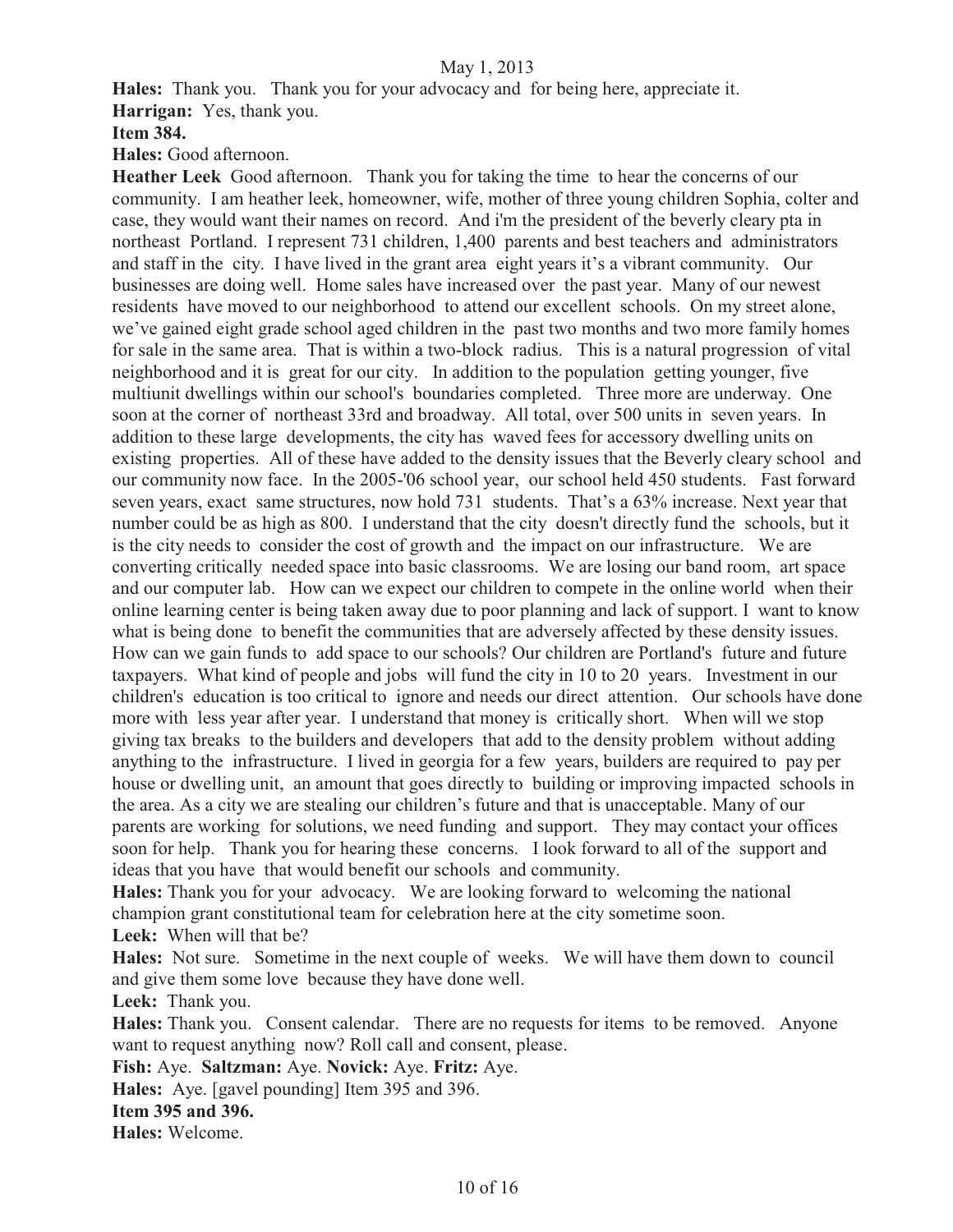**Kevin Modica, Captain, Portland Police Bureau:** Mayor hales, commissioner Saltzman, Fish, Fritz, and novick. I'm kevin modica, captain with the portland police bureau. I currently am assigned to our family services division. We house two investigative units. One investigates child abuse cases and the other investigates domestic violence cases. Also elder abuse and vulnerable adult cases where there has been fraud or sex abuse or domestic violence. The project has been in existence since 2004, and matured up to include a more robust response. And that response includes four officers and a sergeant. The ordinance for the grant funds comes through the encourage arrest policies and enforcement of protection orders program -- and it's needed. The \$28,000 is to pay for services already generated. And the rest of the funding is to continue the programming. That money pays for a sergeant. The split is .3 from the funding. And .2 from the city. It is integral that the programming continues. There is over 5,000 domestic violence reports run through the city of Portland dispatch on a yearly basis. And what we do within this team is we triage those cases, assign them out for investigation, and especially in the case of highly -- we have an assessment tool that we use. Success has been enormous, and we appreciate your support. **Hales:** Thank you. Questions for captain modica.

**Saltzman:** I was trying to follow your math here, you said 2.and .3 that adds up to .5 of a position. Where's the other half of that position's money coming from?

**Modica:** It is paid for by the police bureau.

**Saltzman:** Out of the base budget?

**\*\*\*\*\*:** Yeah.

**Hales:** Other questions?

**Fritz:** How many officers are currently -- working on domestic violence right now?

**Modica:** I happened to bring my organizational chart so that I can tell you without guessing.

Right now we have five officers and one sergeant. Just for domestic violence. There is a county deputy that is also assigned as part of the divert project.

**Fritz:** .3 funded through the grant and the rest through the city and the general fund?

**Modica:** That's correct.

**Fritz:** Thank you.

**Novick:** Mr. Mayor as an aside, captain modica is recovering from rotator cuff surgery -- as would suggest you recommend chief reese consistent of the policy of the Washington nationals, strasburg, that the chief limit the number of innings he can pitch for the next year --

**Modica:** I appreciate that, thank you.

**Novick:** I hope you recover quickly.

**Hales:** Other questions?

**Saltzman:** I would like to say, captain modica, in my opinion oversees one of the most critically important divisions in the Portland police, family services division. He has been doing a great job. Not quite a year or more than a year?

**Modica:** Coming up on a year.

**Saltzman:** He's done a fantastic job. I've worked with many Captains of family services over the years and captain modica is on top there.

**Fritz:** Domestic violence detail is a subsection of family services?

**Modica:** Yes, ma'am. And we also, as I said, we have the elder crimes and vulnerable adult unit, and then we have a child abuse team which consists of primarily detectives and supervisors for those detectives, along with some outside agencies assigned officers or detectives to round it out for the multidisciplinary team.

**Fritz:** Thank you.

**Modica:** You're welcome.

**Hales:** Great. Anyone else -- any other questions? Anyone else testifying on this item? **Moore-Love:** No one signed up.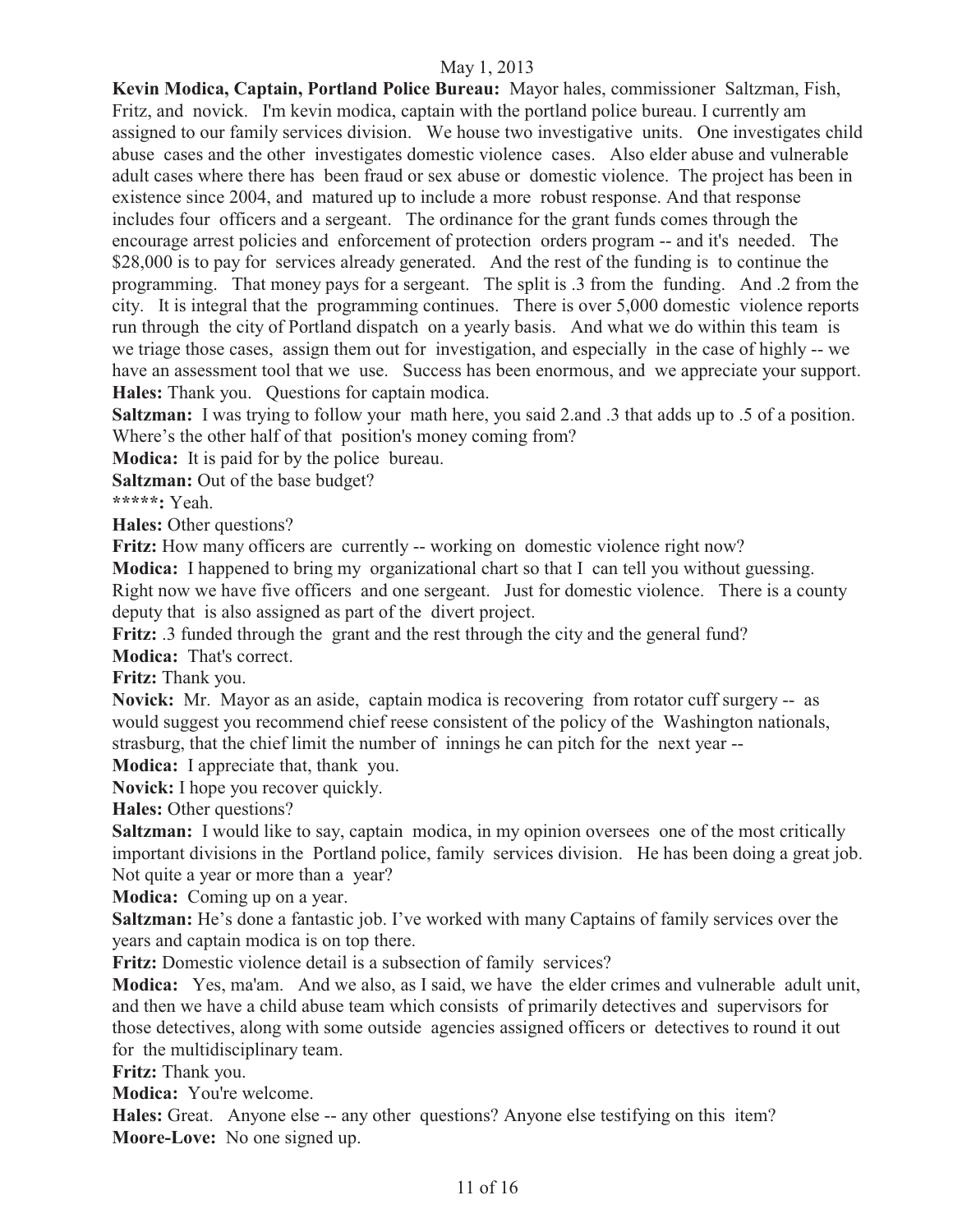**Hales:** Let's take a roll call.

**Fish:** Aye. **Saltzman:** Aye. **Novick:** Aye.

**Fritz:** Thank you for your important work, aye.

**Hales:** Not only is this a well managed part of what the bureau is doing, if you look at the list of partners that are listed in the mou, it shows how well the family services division has done in terms of building those partnerships and engaging other people in the community to help be eyes and ears and hands especially when maybe we are a little shorthanded to address these problems. That is an impressive accomplishment as well. Aye.

**Modica:** Thank you.

**Hales:** And the grant.

**Fish:** Aye. **Saltzman:** Aye. **Novick:** Aye. **Fritz:** Aye.

**Hales:** Aye. Thank you very much, captain modica.

**Modica:** You're welcome.

**Hales:** We have one more item, second reading but we have someone who asked for the courtesy to be able to speak briefly and since we're a little ahead of schedule, I would like to give her the chance.

#### **Item 397.**

**Hales:** Come on up, please, welcome.

**Martie Sucec:** It's quite delightful to see you in this position. And my name is martie sucec. I just learned about this ordinance. Last week I saw it on channel 8 ribbon on the bottom. One of the difficulties with parks, and I know it is because probably they're overwhelmed, when things like this are put together, the outreach goes to the usual suspects. And I used to be part of those usual suspects active in the community organizations, but even back then, they don't go to the parks so park users can see them and be part of the development of this. I really applaud this ordinance. And maybe I should do this as a communication, but what I would like to see, is I remember when you were parks commissioner, mayor, are you still parks commissioner now? **Hales:** Temporarily.

#### Fritz: Commissioner of everything.

**Sucec:** I remember that you, I think by fiat, not to use that in a negative sense -- declared a test offleash area in Gabriel park. That is not an easy thing for a politician to do, for anybody to do. And my cranky neighborhood association and several others were upset by that. And it was located in a place that was really good for the dogs, but the major path through Gabriel park path transected the off-leash area and that created some problems. That program developed, and then I think it really was mainly at the gabriel park and chimney park and I forget where else. But it was -- it was deemed successful, and I don't have time and you don't want to hear all of that. It is -- it is a very good system for some people, the fenced areas and limited areas. But people stand around there. I put a lot of this in my written testimony. I hope some of you will read it. I think you will. You always read things. And what I would like and what I ask for at the end of the evaluation period, having several, was to institute some off-leash hours early in the morning and late in the evening in the summer, a little earlier evening hours in winter. So, that people who need the exercise, who can do 2 1/2 miles around the park, can walk their dogs, exercise their dogs off leash. The newspaper -- stop me please, if you want. The park is like a newspaper for dogs. They have to smell along the path. They have to read the sports section and the stock market and that kind of thing, and so it is hard on a leash to take them around. And my friend and I kept inventories of how many people were there. Not a lot of people are there. More in the summer. Very early in the morning. I'm talking 6:30 to 8:30 a.m. The other thing you would have to do is walk your dog on a leash, take him home and then walk yourself, you know, in order to get your exercise. And you just can't do that. I don't know how to do this. I know it is hard sometimes to get these ideas up the ladder. Central park does this. They're a pretty big city. New york city is a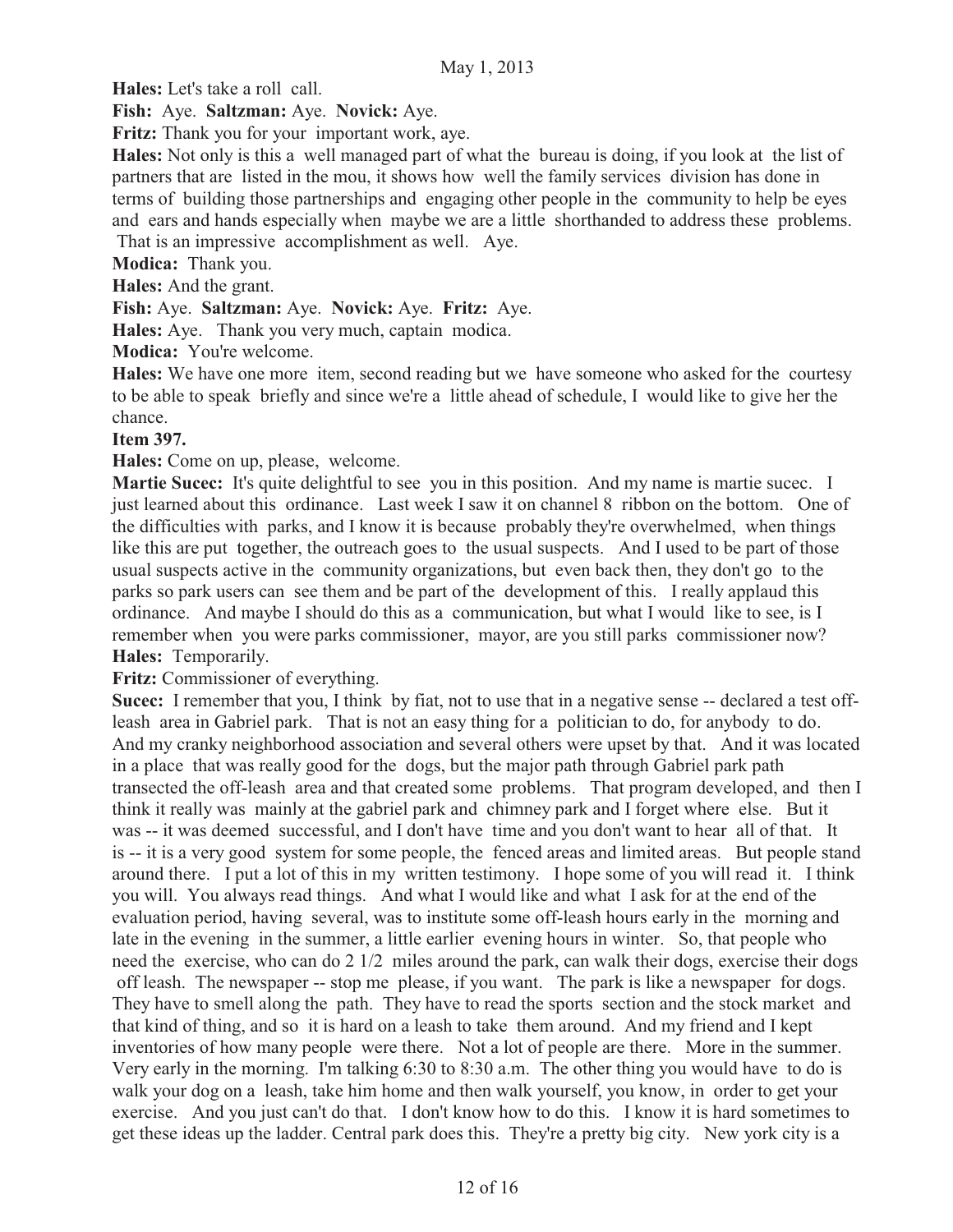pretty big city. I would like your advice. Commissioner Fish, I would like to know how to get this to be a part, a test program because it is -- I think it is quite fiscally folly to put in enforcement resources there early in the morning, because one person, for example, in my neighborhood, is a midwife. Grabs her dog after a long night. Didn't grab the leash. Ranger there that gave her a warning. One ranger to one person at 6:30 in the morning. If there was this possibility for us to walk our dogs, maybe use gabriel park again as a test case. Maybe mt tabor. I would like to see it in mid-size to larger parks where we can actually walk. Hillsdale has off-leash hours. Its hard to walk, hard to get exercise. Big dogs dominate. I would like to find a way to do this. I think it makes a lot of sense fiscally and when you have this culture of control that the city and county task force came up with, when you have that, what you do is you provoke cynicism in people and not confidence in government -- and this city is very progressive and I would like to see that.

**Hales:** Thank you.

**Fish:** I lost my voice a little while ago. Warren Jimenez the Deputy director is here, and i'm not the commissioner in charge. I'm just the commissioner in winter. If you could just give him your contact information. You have put on the record some interesting ideas and we would like to follow up with you.

**Sucec:** Thank you. Good to see you again, commissioner Saltzman, mayor hales. Some of us - we realized you were quite bedeviled by other people --

**Hales:** It has only begun.

**Sucec:** And this is a very relaxed -- relaxed environment now. As much as I love mayor katz and respect her, it was a little more intimidating. Nice to see you. And I followed your career.

**Hales:** You might be following him and his dog around the park --

**Sucec:** I remember -- used to walk off leash all of the time.

**Hales:** I won't stipulate whether commissioner novick is operating off leash with his dog but he does live nearby.

**Novick:** We adhere to the letter of the law but I did not know that -- we owed the off-leash area to you mr. mayor so thank you.

**Sucec:** We do the whole program he started it and it caused him grief. You did some good things, charlie, and I remember that once in the chambers, the southwest community plan, there were a couple of disputed parcels, and I said I completely agree with commissioner hales on this, and you said, stop. Make sure that is on the record. Multnomah post, my good friend framed it for me and I still have it in my study. Nice to see you all. Thank you.

**Hales:** Thank you for coming in.

**Fritz:** Thank you Martie.

**Hales:** Off-leash areas are difficult to start and difficult to close. Let's take a second reading. **Fish:** Aye.

**Saltzman:** I commend the bureau for its good work on this policy. I think some of the suggestions marty just made are good ones. I remember when I used to have an older dog, I had the same problem. I would take my dog for a walk, and then I would come home and go on my long walk. So, if we can find a way to sort of accommodate the increasing needs for physical fitness of all of us, including our dogs, this might be one way to do that. And overall, we need to have, you know, off-leash areas and leash laws that are enforced and that's why i'm pleased to support this ordinance. Aye.

#### **Novick:** Aye. **Fritz:** Aye.

**Hales:** Both council discussion last week and this discussion indicates that this is a good authority for the parks bureau and the rangers to have. It is important that we use it in a thoughtful way, customize it to the needs of people in the community, and be sensitive about how and how much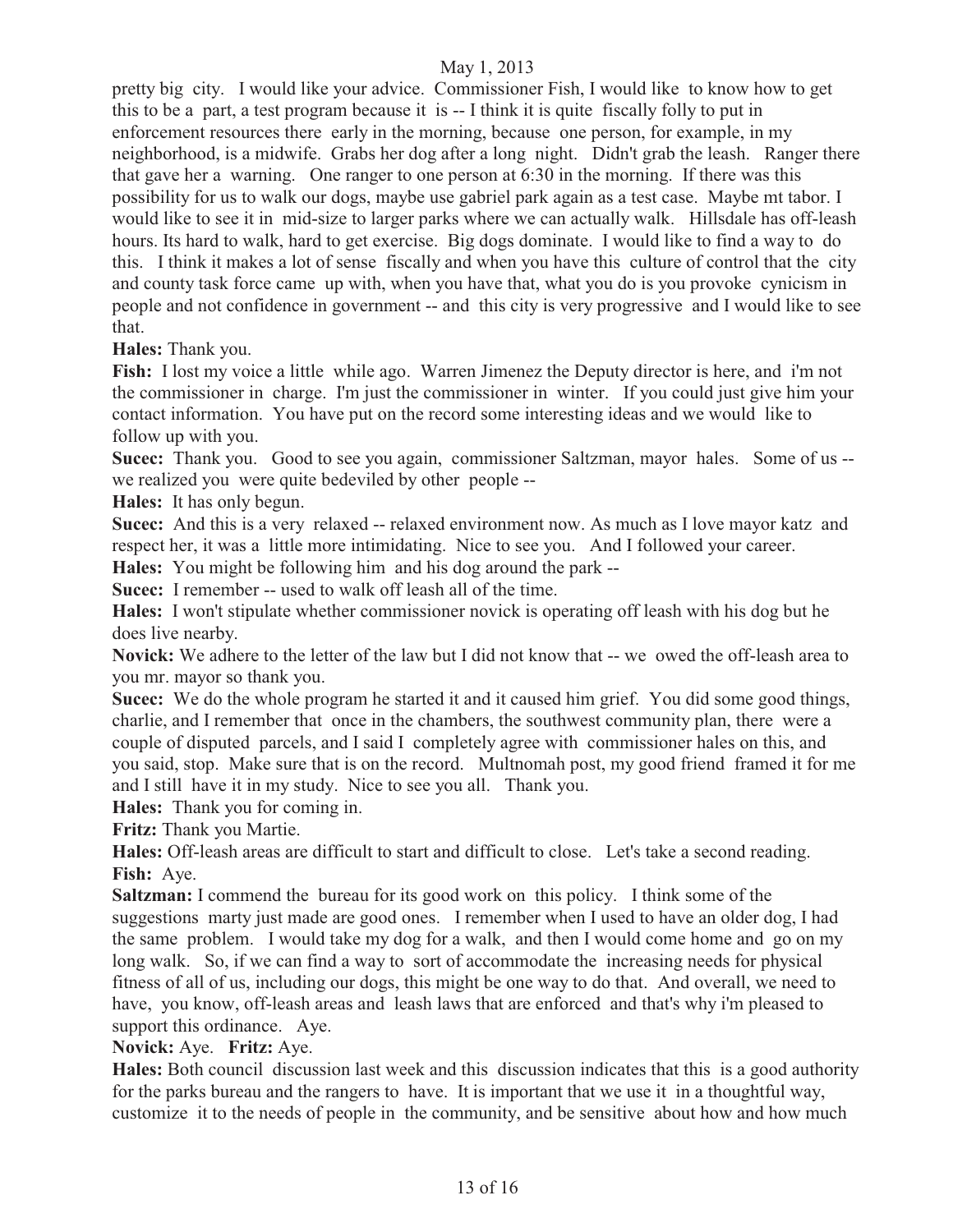we penalize people for violating the rules. But I think that that discussion I hope has helped the bureau prepare to use this authority in a very responsible and humane way. Aye. **Hales:** And we are in recess until tomorrow afternoon, 2:00 p.m.

At 2:50 p.m., Council recessed.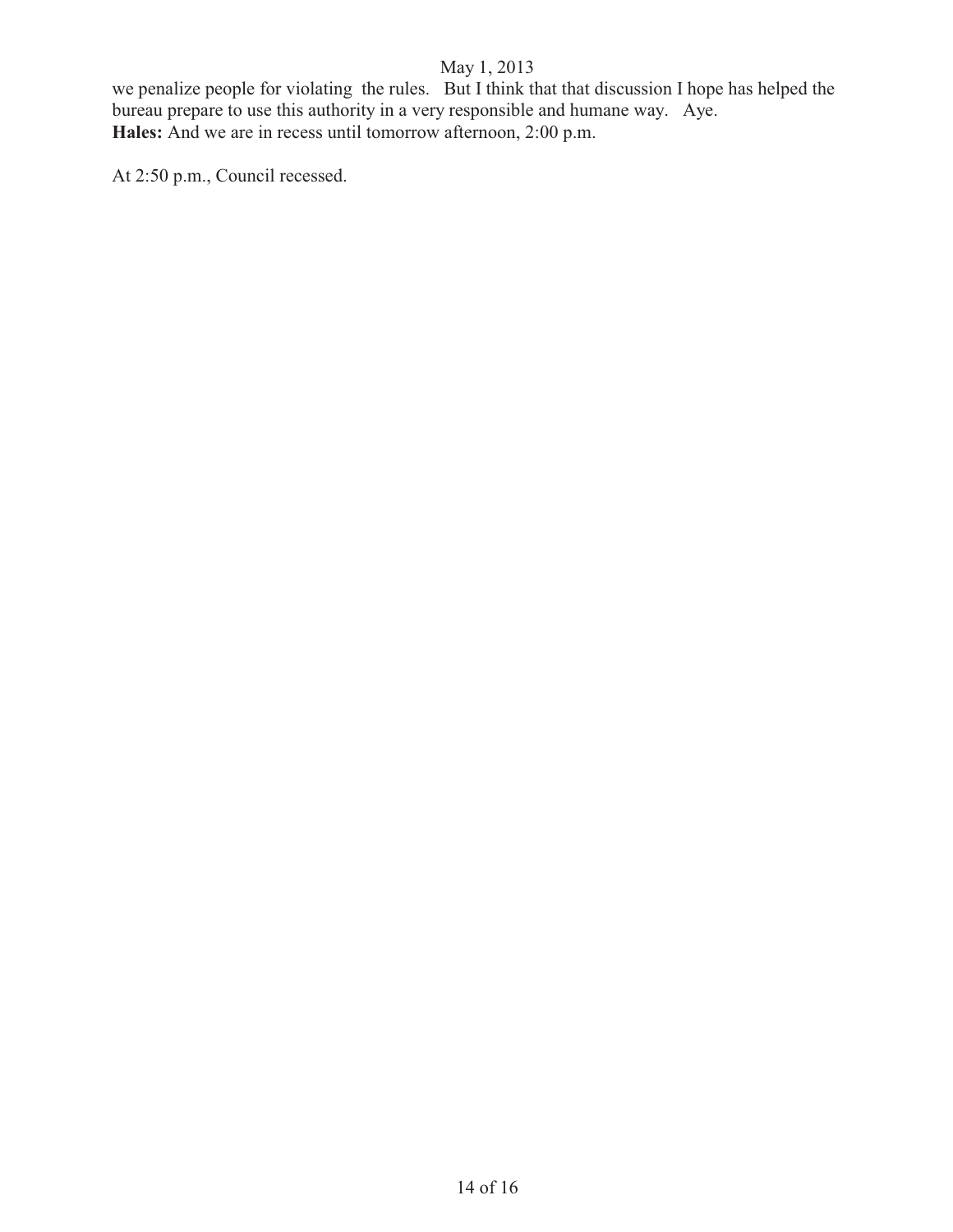#### May 2, 2013 **Closed Caption File of Portland City Council Meeting**

This file was produced through the closed captioning process for the televised City Council broadcast and should not be considered a verbatim transcript. Key: **\*\*\*\*\*** means unidentified speaker.

#### **MAY 2, 2013 2:00 PM**

**Hales:** Call the roll, please. [roll call]

**Hales:** Commissioner Fish is excused. We have one item on the calendar. Would you read that, please?

**Item 398.** 

**Hales:** Mr. Scott.

**Andrew Scott, Director, City Budget Office:** Good afternoon. Andrew scott, city budget office with me is Claudio Campuzano our budget monitoring process coordinator. We are considering the spring supplemental budget for fy 2012-13. We had a work session on this last tuesday. I will be brief today. Again, I will refer to exhibit 4 for most of the conversation which is the general fund reconciliation sheet. And as a reminder in terms of the major general fund items that we're looking at in this bump, \$588,309, program carryover recommended from the bureaus listed in the report. There is a little more than \$3 million of compensation set aside the mayor has proposed in this bump for the bureaus of planning, fire, parks and police. And then the one note there in terms of the police bureau compensation set aside request, it has been reduced by \$500,000 from their request given the mayor's direction to the bureau to look aggressively for ways to reduce overtime.

In the extent they are not successful hitting that \$500,000 target -- they are going to try very hard to make those overtime deductions. There's mid-year reduction coming back from the Bureau of emergency communication due to the savings in the 311 project. There are a number of technical adjustments i'm happy to explain if council is interested. They're offsetting accounts in terms of the things we're doing in the bump. Vacancy savings and exceptions, net total of \$482,238 was collected from bureaus as part of the vacancy savings. In total, \$179,000 of savings in this bump and general fund savings. That money will go back into unrestricted contingency. Unrestricted contingency stood at about \$65,000. With this addition, stay at about \$244,000 for the remainder of the fiscal year. Other things of note in the spring bump, bureau of development services has requested and included in here eight positions. Work load continues to increase. They have began to staff up a little built. Finally in the memo, we also include a list of nongeneral fund items, starting on page two and continuing on. A number of different items. Mostly technical items that bureaus take care of in the spring bump. We are happy to answer questions about the nongeneral fund items as well. With that, I will take questions.

Hales: There was Council discussion about -- remind, did we resolve the question of the \$25,000 -- forward in the bureau of emergency services

**Scott:** I should have noted that, yes, the mayor's proposed bump includes the \$25,000 carryover for the Portland bureau of emergency management.

**Hales:** Further questions?

**Novick:** Andrew, there was one thing that caught my eye. 606, parking facilities fund. \$1.1 million reduction, lower than anticipated garage revenues. Is that cause for concern? **Scott:** I will bring up lisa shaw, transportation analyst.

Lisa Shaw: Hi. Well, if it continues to be -- if the bureau continues to collect fewer revenues than they had anticipated, then, yes, it would be a cause for concern. Revenue that I would like to emphasize, the revenues that have been collected in the garages, the city owned smart park